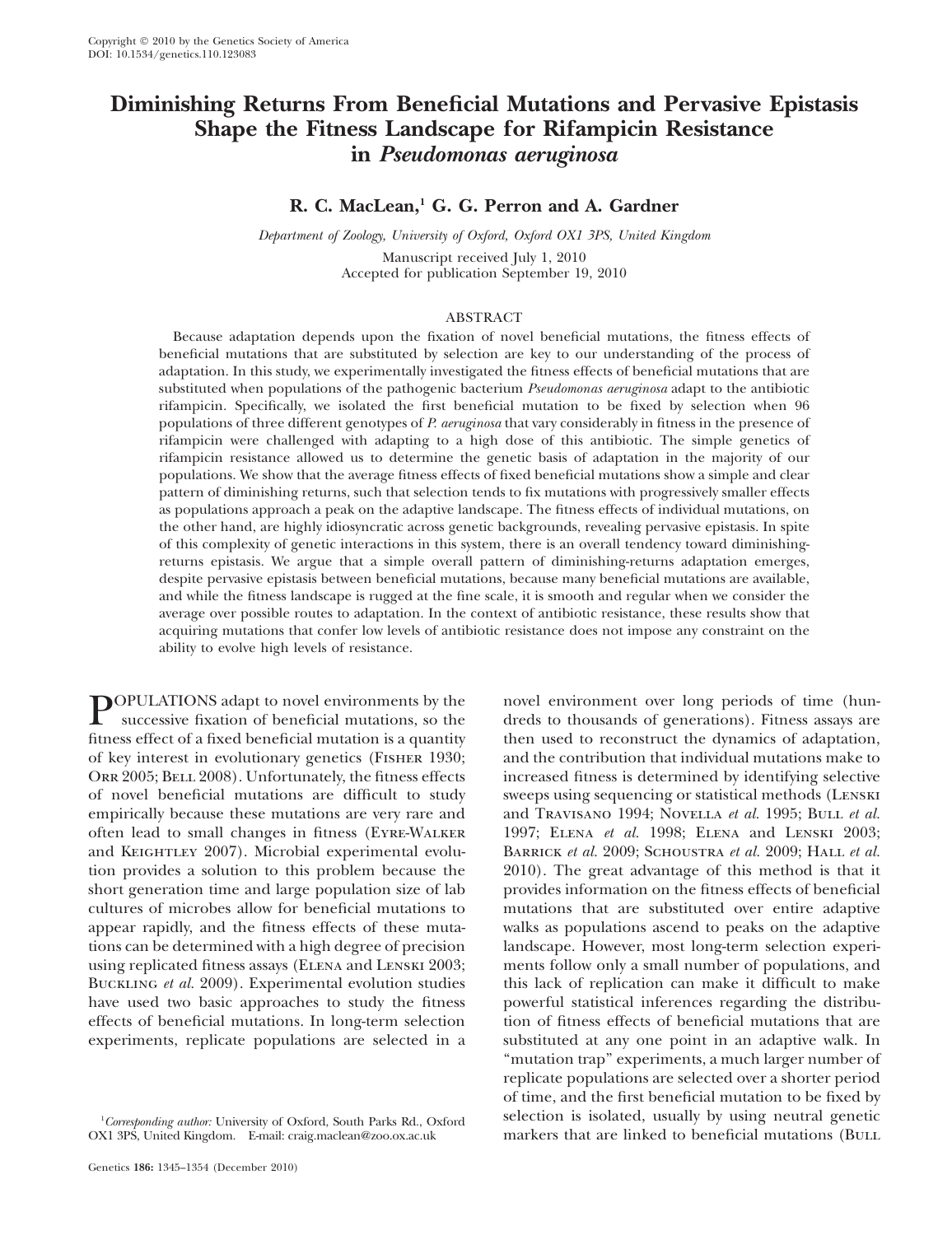et al. 2000; ROZEN et al. 2002; BARRETT et al. 2006; HEGRENESS *et al.* 2006; PERFEITO *et al.* 2007). The great advantage of this method is that high levels of replication allow for an accurate measurement of the distribution of the fitness effects of fixed beneficial mutations; the drawback is that it provides information on only a single step in an adaptive walk.

This article addresses two questions: (1) How does the distribution of the fitness effects of fixed beneficial mutations change as a population approaches a peak on the adaptive landscape? And, (2) to what extent are changes in this distribution attributable to epistasis? To address these questions, we used a novel experimental approach that involves carrying out mutation trap experiments using a range of ancestral genotypes that are at different distances from a known adaptive peak. This approach combines the high levels of replication permitted by mutation trap experiments with information on how mutational distributions shift as populations approach a peak on the adaptive landscape. Specifically, we challenged three different genotypes of the bacterium Pseudomonas aeruginosa that vary substantially in fitness in the presence of the antibiotic rifampicin with adapting to a common environment containing a high dose of rifampicin. We then isolated a single clone carrying the first beneficial mutation to be fixed by natural selection in a large number of populations (96) derived from each of our ancestral genotypes and measured the fitness of each clone carrying a beneficial mutation, giving a total of 288 putative beneficial mutations.

Our choice of adaptation to rifampicin as a model system was largely dictated by the genetic and biochemical tractability of this selective pressure. Rifampicin binds to a highly conserved pocket on the  $\beta$ -subunit of RNA polymerase (rpoB), and it inhibits bacterial growth by preventing transcript elongation. Resistance to rifampicin usually occurs by mutations in this domain of RNA polymerase that either fully or partially block the binding of rifampicin to RNA polymerase (Campbell et al. 2001, 2005; Trinh et al. 2006; MacLean and Buckling 2009). By sequencing the region of rpoB that is usually implicated in rifampicin resistance, we were able to determine the genetic basis of adaptation  $in$   $>50\%$  of our selection lines. This genetic tractability allowed us to test for epistasis between beneficial mutations and to make some inferences regarding the structure of the adaptive landscape linking genotype to fitness in this system.

We show that the average fitness benefit provided by fixed beneficial mutations follows a clear pattern of diminishing returns; as populations near an adaptive peak, they fix mutations with progressively smaller selection coefficients. The genetic architecture underlying this simple pattern is complex. Selection lines founded by different genotypes show a strong tendency to fix the same beneficial mutations, implying that sign epistasis is either uncommon or absent in this environment. We find evidence of a tendency toward diminishing-returns epistasis between beneficial mutations, but in general the fitness effects of beneficial mutations are highly idiosyncratic across genetic backgrounds. Finally, we argue that adaptation shows predictable geometric patterns of diminishing returns, despite pervasive epistasis between beneficial mutations, because many beneficial mutations are available, and while the fitness landscape is rugged at the fine scale, it is smooth and regular when we consider the average over possible routes to adaptation.

### MATERIALS AND METHODS

Strains and culture conditions: We used three isogenic mutants of *P. aeruginosa* strain PAO1 containing a single missense mutation in rpoB (A455T, A455G, or C1550T) that confers low-to-medium levels of resistance to rifampicin as ancestral strains for this experiment (MacLean and Buckling 2009). Culture medium consisted of M9KB (12.8 g/liter Na<sub>2</sub>HPO<sub>4</sub>.7H<sub>2</sub>O, 3 g/liter KH<sub>2</sub>PO<sub>4</sub>, 0.5 g/liter NaCl, 1 g/liter NH4Cl, 2 mm MgSO4, 10 g/liter glycerol, 20 g/liter proteose peptone #3) supplemented with rifampicin and agar (16 g/liter) where necessary. All cultures were incubated at  $37^\circ$  in microtiter plates.

Selection experiment: Overnight cultures of each ancestral strain were diluted into fresh M9KB to set up 96 replicate cultures, each founded with a small number of cells  $(10^3-10^4)$ . These cultures were incubated overnight. To initiate the selection experiment,  $2 \mu$  of each overnight culture was transferred into 200 mL of fresh M9KB supplemented with 120 mg/liter of rifampicin. After 24 hr of incubation, selection lines were diluted 100-fold into fresh medium supplemented with 120 mg/liter rifampicin for a further three rounds of selection.

Identifying selective sweeps: None of the ancestral strains that we used in this experiment are capable of forming visible colonies when grown on M9KB agar plates containing a very high dose of rifampicin (240 mg/liter). However, preliminary studies determined that selection lines derived from these ancestral lines rapidly and repeatedly evolve high levels of rifampicin resistance, allowing them to form colonies on M9KB plates supplemented with this high dose of rifampicin. To identify selective sweeps, we plated out 1-µl aliquots of a 10-fold dilution series from 32 replicate selection lines derived from each ancestral strain on M9KB agar plates containing 240 mg/liter of rifampicin at the end of each growth cycle, allowing us to crudely score the frequency of highly resistant genotypes in each line.

Fitness assay: Following the fourth cycle of selection, we streaked out all 288 selection lines and the three ancestral strains on M9KB agar plates supplemented with 120 mg/liter of rifampicin. After overnight growth, we transferred a single randomly chosen colony from each selection line and 32 randomly chosen colonies of each ancestral strain into M9KB medium. After overnight growth, we diluted down each culture 100-fold into fresh M9KB supplemented with 120 mg/liter rifampicin, and we measured the optical density of each culture  $OD_{600}$  at hourly intervals over a 16-hr period using an automated microplate reader. In total, we assayed the fitness of 64 replicate cultures of each ancestral strain and 4 replicate cultures of each colony isolated from the 288 selection lines. We estimated the log-phase growth rate of each culture, *r*, such that fitness can be estimated as  $w_{x,y} = \exp(r_x - r_y)$ ,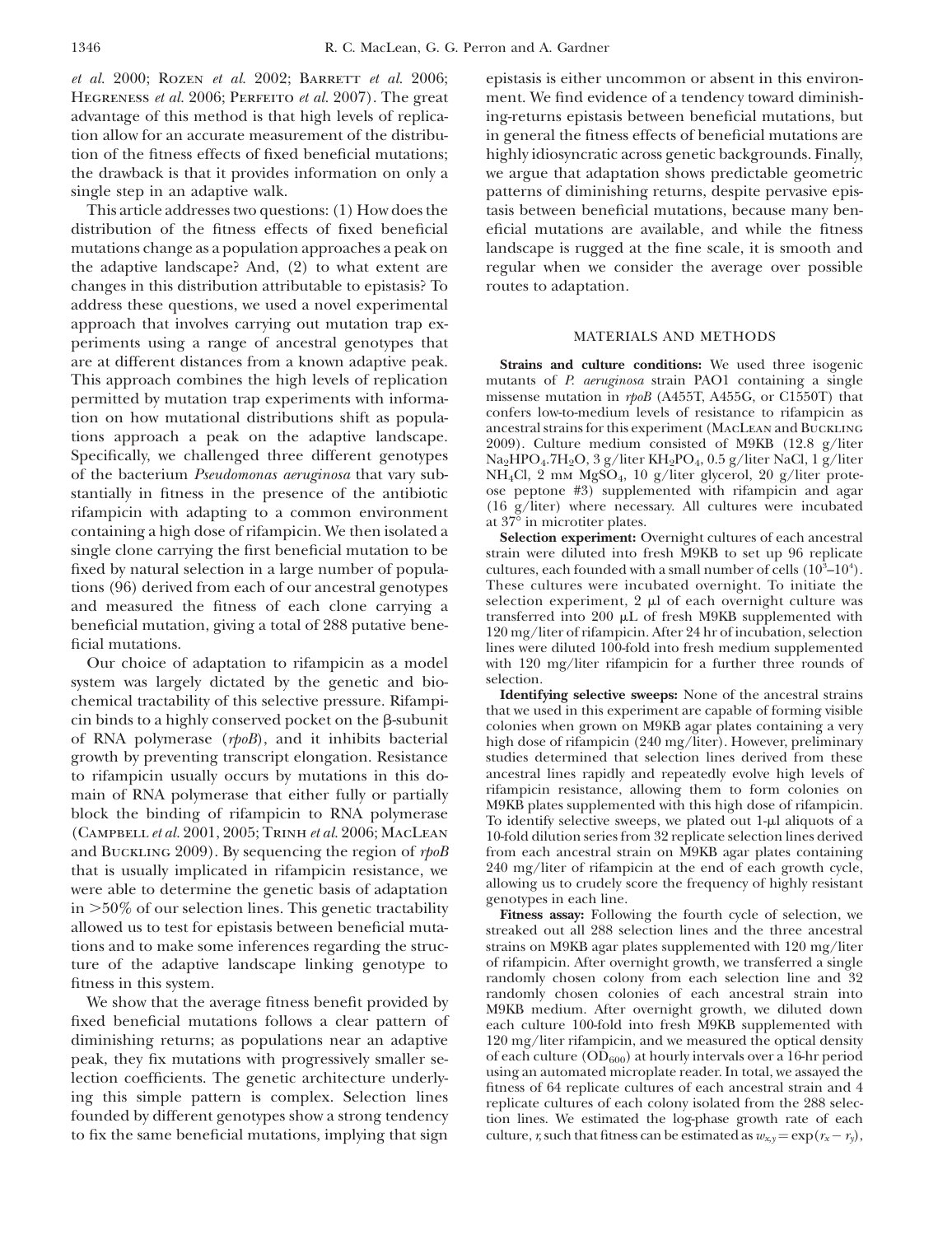where  $r_x$  is the growth rate of an evolved strain and  $r_y$  is the growth rate of the ancestral rpoB mutant from which it is derived (HARTL and CLARK 1997). All growth rates were standardized by dividing by the growth rate of an isogenic wild-type strain (PAO1) lacking rpoB mutations in rifampicinfree M9KB. To determine the fitness effect of a given mutation, we averaged across all cultures of mutants carrying the mutation in each genetic background. Preliminary work demonstrated that the estimates of fitness obtained using growth rate assays ( $w_{\text{growth}}$ ) are equal to measures of competitive fitness  $(w_{\text{competitive}})$  against an isogenic marked tester strain (rpoB A1592G) in M9KB supplemented with 120 mg/liter of rifampicin ( $w_{\text{competitive}} = w_{\text{growth}} \times 1.01$ ;  $F_{1,7} = 22, P = 0.0023, r^2 = 0.76$ . To estimate the fitness of the ancestral strains, we compared the growth rate of the ancestral strains in medium containing rifampicin (120 mg/liter) with the fitness of the wild-type strain in medium lacking rifampicin. The ancestral strain is at an adaptive peak in rifampicin-free culture medium, as demonstrated by the fact that no further increases in growth rate occur after hundreds of generations of selection at a large population size (HALL et al. 2010).

Sequencing: We sequenced approximately the first 2 kb of rpoB, which spans the region of this protein that is usually implicated in rifampicin resistance using previously described methods (MacLean and Buckling 2009). We sequenced the first 1 kb of rpoB, which is rarely implicated in rifampicin resistance, in 51 clones, and we sequenced between 1 and 2 kb that is often involved in rifampicin resistance in 226 clones. We estimated the frequency of the fixation of beneficial mutations by dividing the number of clones carrying a particular beneficial mutation by the number of times the site at which the mutation occurred was sequenced. This estimation was carried out independently in each genetic background.

#### RESULTS AND DISCUSSION

Selection experiment: We selected 288 populations initiated by three different isogenic clones of P. aeruginosa PAO1 carrying missense mutations in rpoB (A455T, A455G, or C1550T) that confer low levels of resistance to rifampicin in culture medium supplemented with a high dose of rifampicin. The response to selection in this experiment was very rapid and uniform: After 1 round of selection, genotypes with beneficial mutations conferring high levels of rifampicin resistance were present at a frequency  $>1\%$  in only 5% of selection lines, but after two rounds of selection, genotypes carrying beneficial mutations were present at a frequency of  $>1\%$  in 98% of selection lines. After four rounds of selection, we isolated a single randomly chosen clone from each selection line. Several lines of evidence confirm that this method allowed us to isolate a large collection of genotypes carrying a single beneficial mutation. First, we sequenced the region of rpoB that is usually involved in rifampicin resistance in a sample of our clones to directly test for the acquisition of beneficial mutations. We identified second-site mutations in rpoB in 111 clones; in no case did we identify more than one second-site mutation in the same clone, and the original rpoB mutation was present in each clone that we sequenced. Although we cannot exclude

the possibility that some of the clones that we sampled carried more than one beneficial mutation, our sequencing results suggest that these genotypes were isolated from  $\leq 1\%$  of our lines. A rigorous test for second-site mutations and comprehensive mutation identification would have required sequencing the entire genome of each of the 288 clones that we identified, which is not practical, given current sequencing technology. Second, four of four replicate cultures gave fitness estimates of  $w > 1$  for 284 of the 288 clones carrying putative beneficial mutations that we isolated. Sequencing revealed that these four false positives lacked mutations in the region of rpoB that we sequenced, and these clones were excluded from further analysis.

Fitness effects of fixed mutations: In agreement with theory (Kimura 1983; Rozen et al. 2002; Hegreness et al. 2006) and previous experimental results (IMHOF and SCHLOTTERER 2001; ROZEN et al. 2002; BARRETT et al. 2006; Hegreness et al. 2006; Perfeito et al. 2007; SCHOUSTRA *et al.* 2009), adaptation tends to occur as a result of the fixation of mutations of intermediate effect, giving rise to hump-shaped distributions of fitness effects of fixed beneficial mutations in each genetic background (Figure 1, A–C). Interestingly, the form of this distribution varies between genetic backgrounds; the distribution is bimodal in the A455T and A455G backgrounds and unimodal in the C1550T background. To the best of our knowledge, this is the first study to report a bimodal distribution of fitness effects of fixed beneficial mutations. Unfortunately, it is very difficult to make precise inferences regarding the shape of the underlying distribution of fitness effects of all beneficial mutations on the basis of the distribution of fitness effects of fixed beneficial mutations, essentially because many different underlying distributions can give rise to the same distribution of fixed mutations (Rozen et al. 2002). We speculate, however, that bimodal distributions of fixed mutations arise in the A455T and A455G backgrounds because the underlying distribution of fitness effects of beneficial mutations is also bimodal in these backgrounds.

In long-term selection experiments, it is commonly observed that populations fix beneficial mutations with progressively smaller benefits as they approach a peak on the adaptive landscape (Lenski and Travisano 1994; NOVELLA et al. 1995; BULL et al. 1997; ELENA et al. 1998; ELENA and LENSKI 2003; SCHOUSTRA et al. 2009; HALL et al. 2010). To test for diminishing returns from beneficial mutations, we first had to estimate the relative fitness of the three ancestral strains used to initiate the experiment. We assumed that the maximal possible growth rate (i.e., fitness) that could be obtained in the presence of rifampicin was equivalent to the growth rate of the rifampicin-sensitive ancestral strain (P. aeruginosa PAO1) in the absence of rifampicin. Evidence that this growth rate presents an adaptive peak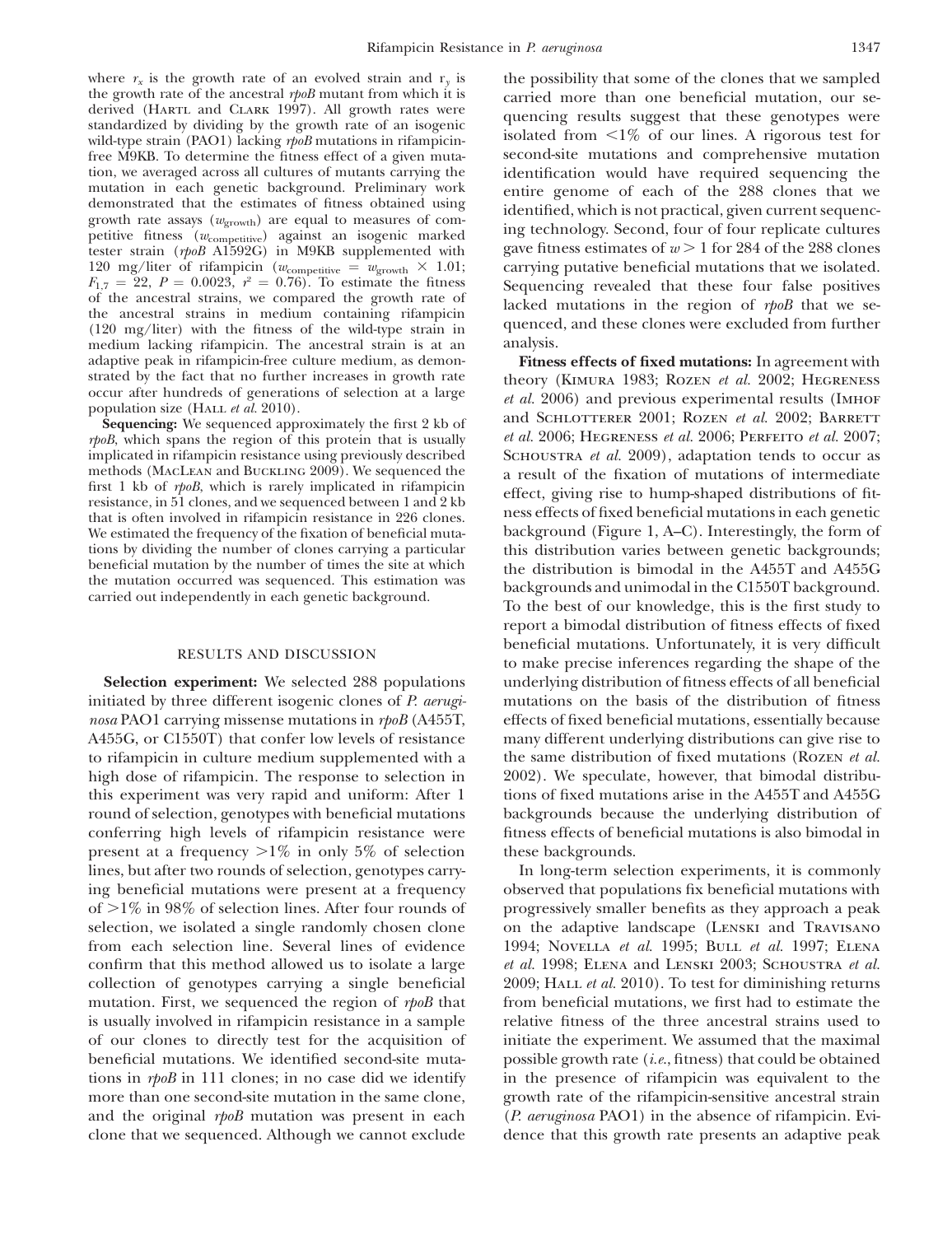

FIGURE 1.—Diminishing returns from beneficial mutations. (A–C) The distribution of fitness effects of beneficial mutations that were fixed by natural selection when three different strains of P. aeruginosa PAO1, each carrying a different missense mutation in RNA polymerase (A455T, A455G, or C1550T), were challenged with adapting to culture medium containing a high dose (120 mg/liter) of rifampicin. (D) A linear regression of the average ( $\pm 95\%$  C.I.;  $n = 93, 95$ , or 96) fitness effect of beneficial mutations that were fixed by selection as a function of the fitness of the genetic background in which the mutations were fixed.

comes from the observation that the growth rate of the ancestral strain in rifampicin-free culture medium does not increase, even after hundreds of generations of selection at large population size (HALL et al. 2010). Preliminary experiments also indicated that rifampicinresistant strains can evolve to match this growth rate in the presence of rifampicin (R. C. MacLean, unpublished results). The ancestral genotypes used to initiate the selection experiment vary considerably in fitness  $(F_{2.188} = 16.27, P < 0.0001)$  with fitness varying between  $\sim$ 0.2 (A455G) and 0.4 (A455T).

The average fitness effect of fixed beneficial mutations varies among genetic backgrounds ( $F_{2,281} = 11$ ,  $P < 0.0001$ ), and linear regression reveals that the average fitness effect of fixed beneficial mutations declines as fitness increases  $(F_{1,2} = 128, r^2 = 0.995, P =$ 0.028; Figure 1D), providing direct evidence for diminishing returns adaptation as populations approach a peak on the adaptive landscape.

Identification and characterization of beneficial mutations: We identified a total of 36 unique beneficial mutations across the three genetic backgrounds, all of which are nonsynonymous, and we estimated the frequency of fixation of each of these mutations across all three genetic backgrounds (Table 1). It is important to point out that our method for mutation detection

could identify only mutations in the proximity of the rifampicin-binding pocket; we could not detect mutations elsewhere in the genome or gene amplifications, which can be an important mechanism for adaptation when bacterial populations are challenged with a novel selective pressure (ANDERSSON and HUGHES 2009; SANDEGREN and ANDERSSON 2009; SUN et al. 2009). Despite these limitations, we were able to identify the mutations that were fixed in 50–80% of our selection lines, depending on genetic background (Table 1). Given the large number of replicate populations used in this experiment, it was not feasible to use wholegenome sequencing to identify mutations outside of our target region in any systematic manner.

The frequency of fixation varies widely between beneficial mutations: a small number of mutations, such as A1562G, were fixed at a high frequency in all three genetic backgrounds, while most beneficial mutations were fixed very rarely. It is also noteworthy that the A455T and A455G mutations were fixed at a high frequency in the C1550T background and, conversely, that the C1550T mutation was fixed at a high frequency in the A455T and A455G backgrounds. This strong bias is at least partially explainable by among-site variation in the mutation rate (Table 2): sequencing of 80 spontaneous rifampicin-resistant mutants isolated from a P.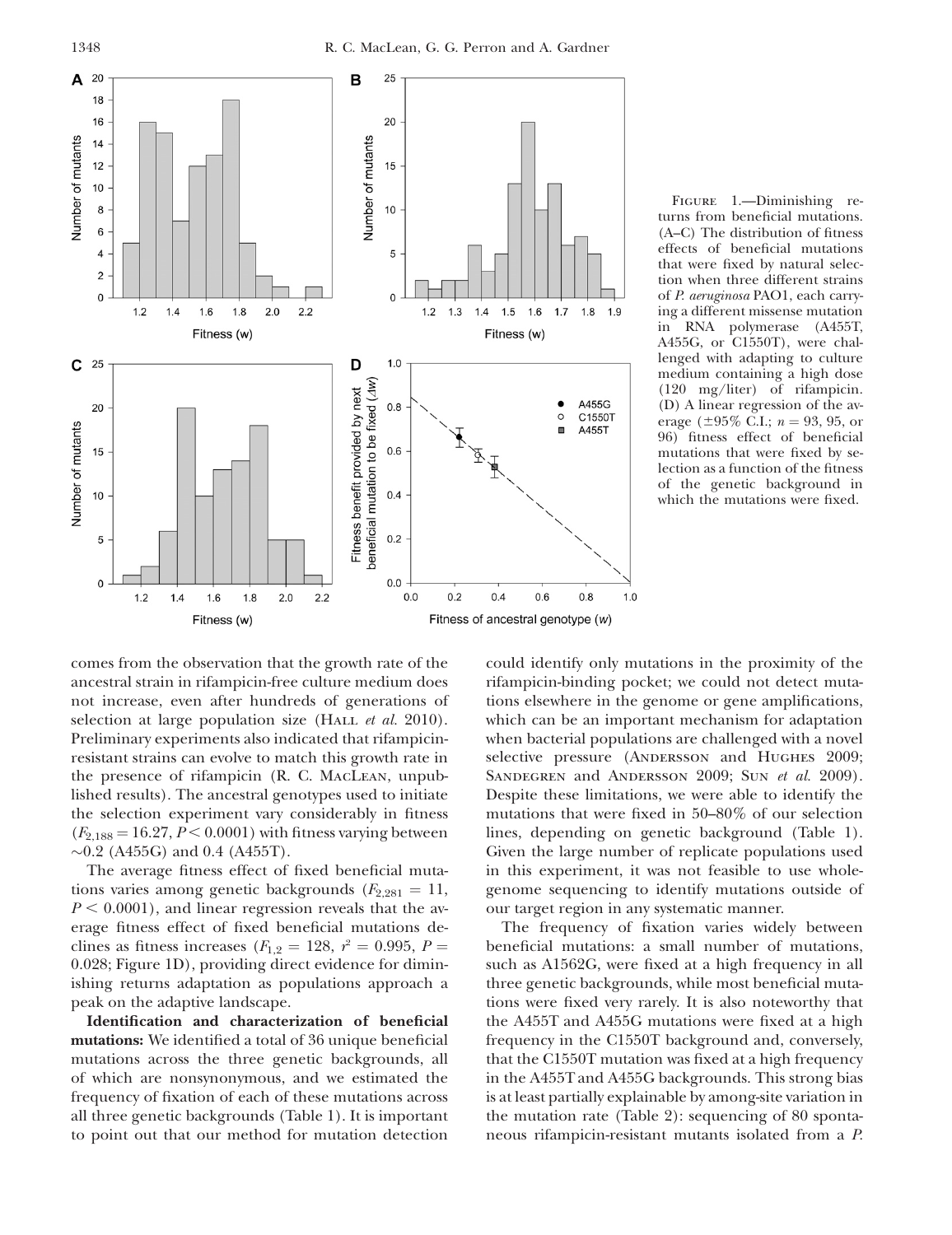

Figure 2.—Idiosyncratic fitness effects of individual fixed beneficial mutations in different genetic backgrounds. This figure shows the mean ( $\pm$ SEM;  $n \ge 4$ ) fitness effect of beneficial mutations across genetic backgrounds. (A) Mutations that were fixed in both A455T (high initial fitness) and A455G (low initial fitness). (B) Mutations that were fixed in both C1550T (intermediate initial fitness) and A455G (low initial fitness). (C) The fitness effects of mutations that were fixed in the A455T and C1550T backgrounds. The dashed line is a plot of  $y = x$ ; mutations that fall along this line have additive effects across backgrounds, mutations that fall above the line show diminishing returns, and mutations that fall below this line show escalating returns.

aeruginosa PAO1 rifampicin-sensitive strain reveals that mutation A1562G occurs at a very high rate (2.49  $\times$ 10-8 ) and that the frequencies of the A455G mutation  $(5.8 \times 10^{-9})$  and the A455T mutation  $(1.57 \times 10^{-8})$  are also very high in comparison with the typical mutation rate found for most beneficial mutations that we identified (modal mutation rate  $= 8.29 \times 10^{-10}$ ). Mutation landscape models predict that the probability of fixation of beneficial mutations correlates linearly to the selection coefficient associated with the beneficial mutations or, in the case where the mutation rate is variable, to the product of the mutation rate and the selection coefficient (ORR 2002; ROKYTA et al. 2005). In this experiment, we do not observe a correlation between expected and observed fixation frequencies for all three genetic backgrounds ( $P > 0.05$ ). This lack of correlation may be driven by the fact that mutation landscape models make two assumptions that are unlikely to have been upheld in this experiment (Orr 2002). First, these models assume that mutation supply rate is low, so that competition between independently derived beneficial mutations is negligible. Given the rapid rate of fixation of beneficial mutations, clonal interference is likely to have been common in our experiment. Second, mutation landscape models assume that selection acts on an underlying exponential distribution of fitness effects of beneficial mutations, which is unlikely to have been the case, given the relatively low fitness of the ancestral genotypes that were used to initiate the selection experiment (MacLean and Buckling 2009).

Testing for diminishing-returns epistasis: One very simple explanation for why we observe diminishing returns from beneficial mutations is that individual beneficial mutations exhibit diminishing-returns epistasis; that is, the benefit provided by individual mutations decreases as fitness increases (LENSKI 1988; BULL et al. 2000). To test for diminishing-returns epistasis, we

compared the fitness effects of mutations that were fixed in more than one genetic background across backgrounds (Table 1). There is a significant trend toward diminishing returns when comparing the fitness effects of mutations fixed in the low-fitness background (A455G) and in the high-fitness background (A455T) (mean difference in  $w = -0.30$ , SE = 0.14, N= 5,  $t = 2.13$ ,  $P(\text{one-tailed}) = 0.025$ ; Figure 2A) and the low-fitness background and the intermediate-fitness (C1550T) background (mean difference in  $w = -0.28$ ,  $SE = 0.04$ ,  $N = 3$ ,  $t = 6.95$ ,  $P(\text{one-tailed}) = 0.01$ ; Figure 2B). However, there is no evidence of a trend toward diminishing returns when comparing the fitness effects of beneficial mutations between the medium-fitness background and the high-fitness background (mean difference in  $w = 0.07$ , SE = 0.089; Figure 3C). Comparing the fitness effects of beneficial mutations across genetic backgrounds reveals that the correlation of fitness effects of beneficial mutations in different genetic backgrounds is low and does not differ significantly from zero between the low-fitness background and the high-fitness background ( $r = 0.53$ ,  $t = 1.1$ ,  $P = 0.35$ ; Figure 3A) or between the intermediate-fitness background and the high-fitness background ( $r = 0.13$ ,  $t =$ 0.26,  $P = 0.80$ ; Figure 3C).

The complexity of interactions between mutations in this system is highlighted by the common beneficial mutation A1562G. The fitness effects of A1562G are highly epistatic (Figure 3;  $F_{2,136} = 10.5, P < 0.0001$ ); A1562G provides the greatest fitness benefit in the lowest-fitness background (A455G), but the benefit provided by A1562G is greater in the highest-fitness genetic background (A455T) than in the intermediate-ranked genetic background (C1550T). The evidence for diminishing returns from this important beneficial mutation therefore depends entirely on the comparison being made: A1562G shows diminishing returns if its effects in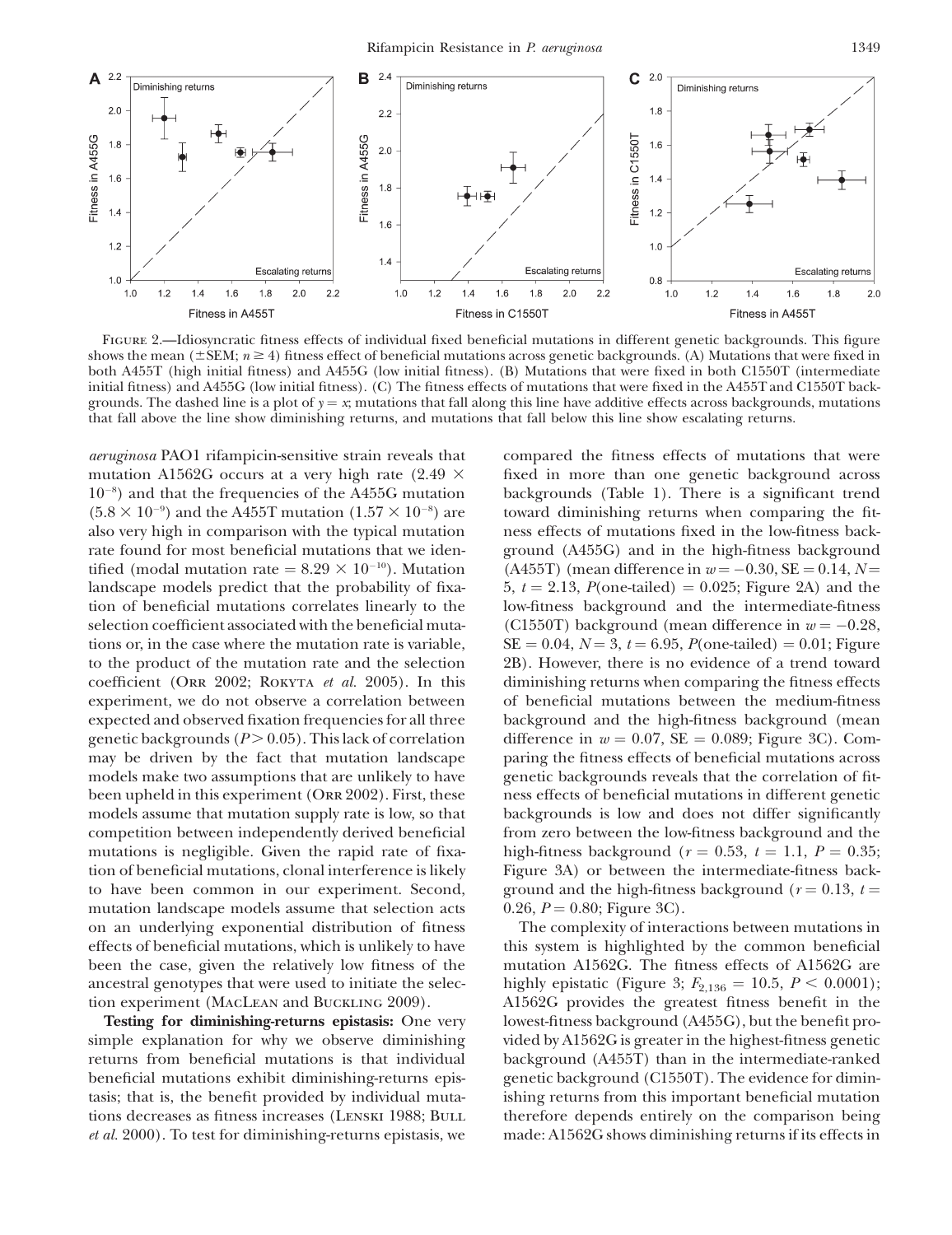| ш<br>. . |  |
|----------|--|
|----------|--|

Frequency of fixation and fitness of beneficial mutations

|                     | Frequency of fixation $(\%)$ |                  |                  | Relative fitness |                                 |          |
|---------------------|------------------------------|------------------|------------------|------------------|---------------------------------|----------|
| Beneficial mutation | A455G                        | A455T            | C1550T           | A455G            | A455T                           | C1550T   |
| 1630+CCCGTG         | $\boldsymbol{0}$             | $\boldsymbol{0}$ | 1.28             |                  |                                 | 1.43     |
| A1540C              | $\theta$                     | $\boldsymbol{0}$ | 1.28             |                  |                                 | 1.40     |
| A1553G              | $\theta$                     | 1.28             | 3.85             |                  | 1.68                            | 1.69     |
| $\rm Al553T$        | $\overline{0}$               | $\boldsymbol{0}$ | 3.85             |                  |                                 | 1.64     |
| 20<br>A1562G        |                              | 19.23            | 7.69             | 1.75             | 1.65                            | $1.51\,$ |
| A1562T              | 1.43                         | $\boldsymbol{0}$ | $\boldsymbol{0}$ | 1.92             |                                 |          |
| A1567G              | $\overline{0}$               | 2.56             | $\boldsymbol{0}$ |                  | 1.94                            |          |
| A1592T              | $\boldsymbol{0}$             | 1.28             | $\boldsymbol{0}$ |                  | 1.78                            |          |
| A1718G              | $\theta$                     | 1.28             | $\overline{0}$   |                  | 1.24                            |          |
| A1729C              | 1.43                         | $\boldsymbol{0}$ | $\boldsymbol{0}$ | 1.89             |                                 |          |
| A455G               | NP                           | NP               | 5.26             | NP               | $\ensuremath{\text{NP}}\xspace$ | 1.63     |
| A455T               | NP                           | NP               | 47.37            | NP               | $\ensuremath{\text{NP}}$        | 1.63     |
| C1341A              | $\boldsymbol{0}$             | $\boldsymbol{0}$ | 1.28             |                  |                                 | 1.74     |
| C1375T              | $\boldsymbol{0}$             | $\boldsymbol{0}$ | 1.28             |                  |                                 | 1.63     |
| C1547T              | 1.43                         | $\boldsymbol{0}$ | $\boldsymbol{0}$ | 1.45             |                                 |          |
| C1550G              | $\boldsymbol{0}$             | 1.28             | $\boldsymbol{0}$ |                  | 1.70                            |          |
| C1550T              | 7.14                         | 11.54            | NP               | 1.86             | 1.52                            | NP       |
| C1563A              | 1.43                         | $\overline{0}$   | $\theta$         | 1.67             |                                 |          |
| C1563G              | $\overline{0}$               | 1.28             | 1.28             |                  | 1.49                            | 1.56     |
| C1591G              | 2.86                         | $\boldsymbol{0}$ | 1.28             | 1.91             |                                 | 1.67     |
| C1591T              | $\boldsymbol{0}$             | 5.13             | 1.28             |                  | 1.48                            | 1.66     |
| C1593A              | 1.43                         | $\boldsymbol{0}$ | $\boldsymbol{0}$ | 1.82             |                                 |          |
| C1607T              | $\boldsymbol{0}$             | 1.28             | 1.28             |                  | 1.39                            | 1.25     |
| C1610T              | $\boldsymbol{0}$             | $\boldsymbol{0}$ | 1.28             |                  |                                 | 1.40     |
| C1619T              | $\overline{0}$               | $\boldsymbol{0}$ | 1.28             |                  |                                 | 1.18     |
| C1736T              | 2.86                         | 1.28             | 1.28             | 1.76             | 1.84                            | 1.39     |
| G1561A              | $\overline{0}$               | $\boldsymbol{0}$ | 1.28             |                  |                                 | 1.51     |
| G1622A              | $\overline{0}$               | $\boldsymbol{0}$ | 1.28             |                  |                                 | 1.65     |
| G1624T              | $\overline{0}$               | $\boldsymbol{0}$ | 1.28             |                  |                                 | 1.54     |
| G1716T              | $\theta$                     | $\boldsymbol{0}$ | 1.28             |                  |                                 | 1.58     |
| G1724C              | 1.43                         | $\boldsymbol{0}$ | $\boldsymbol{0}$ | 1.45             |                                 |          |
| T1529C              | 1.43                         | $\boldsymbol{0}$ | $\boldsymbol{0}$ | 1.44             |                                 |          |
| T1549G              | 2.86                         | 1.28             | $\overline{0}$   | 1.96             | 1.20                            |          |
| T1655G              | $\boldsymbol{0}$             | $\boldsymbol{0}$ | 1.28             |                  |                                 | 1.39     |
| T1731C              | $\overline{0}$               | 1.28             | $\boldsymbol{0}$ |                  | 1.12                            |          |
| T449C               | 7.69                         | 5.26             | $\theta$         | 1.73             | 1.31                            |          |
| Sum                 | 53.42                        | 55.24            | 88.5             |                  |                                 |          |

This table shows the frequency of fixation and the relative fitness of beneficial mutations identified in this study across all three genetic backgrounds used to initiate selection lines. NP indicates mutations that were not physically possible.

A455G are compared with those in either A455T or C1550T, but comparing its effects in A455T and in C1550T does not provide any evidence for diminishing returns.

A model of diminishing-returns adaptation on a geometric fitness landscape: To address the problem of diminishing returns from a more general perspective, we used a one-dimensional version of Fisher's (1930) geometric model of adaptation to derive exact predictions for how the average fitness effect of beneficial mutations declines upon approach to an evolutionary optimum. Previously, approximate results were given by Orr (1998) and Martin and Lenormand (2008). We consider that the set of phenotypes is represented by the real number line, with the current phenotype at the origin and the optimum phenotype at 1. Fitness  $w$  is assumed to be a monotonically decreasing function of a phenotype's Euclidean distance z from the optimum (Fisher 1930): following Orr (1998), we assume a Gaussian form  $w(z) = \exp(-\gamma z^2)$ , where the dimensionless quantity  $\gamma$  simultaneously scales phenotype and fitness space and provides the sole parameter of the model. Mutation is implemented as a random leap in phenotype space from the origin, and we will restrict attention to those that bring the phenotype closer to the origin (*i.e.*, those falling in the interval  $[0,2]$ ). We assume that all directions are equally likely (Fisher 1930) and that distance from the origin is uniformally distributed [at least within the interval under consideration (Orr 1998)].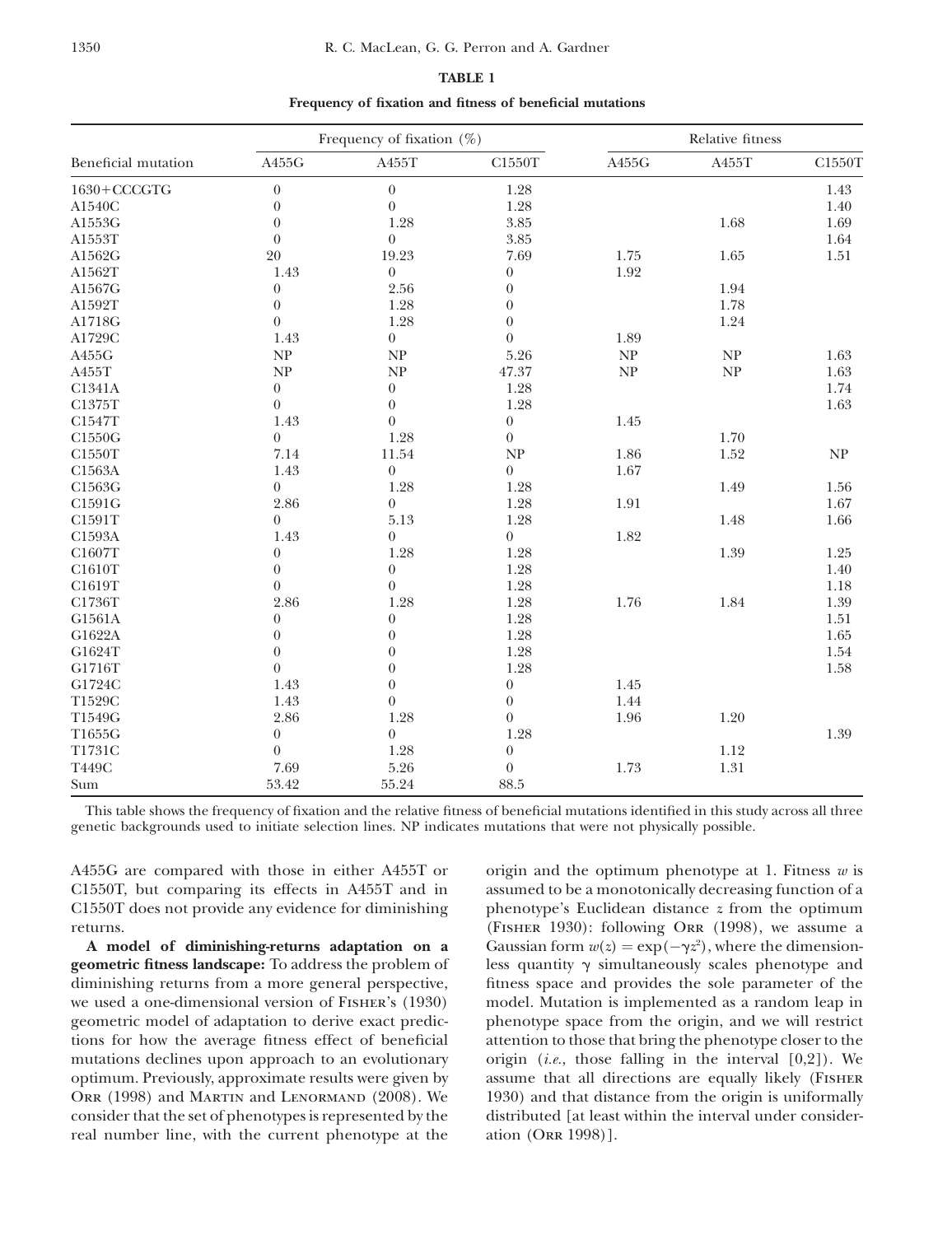TABLE 2 Among-site variation in the mutation rate

| ີ                   |                |               |
|---------------------|----------------|---------------|
| Beneficial mutation | No.of isolates | Mutation rate |
| A1553G              | 4              | 3.32E-09      |
| A1553T              | 2              | 1.66E-09      |
| A1562G              | 30             | 2.49E-08      |
| A1562T              |                | 8.29E-10      |
| A1592T              | 4              | 3.32E-09      |
| A455G               | 7              | 5.80E-09      |
| A455T               | 19             | 1.57E-08      |
| C <sub>1550</sub> T | 2              | 1.66E-09      |
| C <sub>1563</sub> G |                | 8.29E-10      |
| C <sub>1591</sub> T | 3              | 2.49E-09      |
| C <sub>160</sub> 7T |                | 8.29E-10      |
|                     |                |               |

The number of spontaneous rifampicin-resistant mutants carrying beneficial mutations identified in this study in a collection of 80 spontaneous rifampicin-resistant mutants that were isolated from a rifampicin-sensitive clone of P. aeruginosa PAO1 using a fluctuation test (MACLEAN and BUCKLING 2009) are shown. Any beneficial mutations not shown in this table were not found in this collection of mutants. Mutation rates at each site were calculated using an overall estimate of the mutation rate to rifampicin resistance of  $6.64 \times 10^{-8}$ .

The selection coefficient associated with a beneficial mutation is  $s = w^*/w^+ - 1 = \exp(\gamma x(2 - x)) - 1$ , where  $w^*$  is the fitness of the mutant phenotype,  $w^*$  is current fitness, and  $x$  is the phenotypic value of the mutant. Assuming that the probability of fixation for a beneficial mutation is proportional to its selection coefficient (Haldane 1927; Kimura 1983), the probability density of fixed mutations over the interval [0,2] is  $\phi(x)$  =  $c(\exp(\gamma x(2 - x)) - 1)$ , where c is chosen so that the total density over the interval is unity. Thus, the expected selection coefficient is  $E(s) = \int_0^2 \phi(x) (\exp(\gamma x(2 - x)))$  $(-1)dx = \left[\sqrt{(2\pi)}\exp(2\gamma)\epsilon(\sqrt{(2\gamma)}) - 4\sqrt{\gamma}\right]/[2\sqrt{\pi}\exp(\gamma)]$  $\varepsilon(\sqrt{\gamma}) - 4\sqrt{\gamma} - 2$ , where  $\varepsilon$  is the error function  $\varepsilon(y) =$ <br>(9 /  $\sigma$ )  $\mathbb{S}^y$  and  $\mathbb{S}^2$  dt Of interest is the expected fitness  $(2/\sqrt{\pi})\int_0^y \exp(-t^2) \mathrm{d}t$ . Of interest is the expected fitness increment owing to the next beneficial allele to fix:  $E(\Delta w) = E(w^*) - w^+ = w^* E(s)$ . Since  $w^+ = \exp(-\gamma)$ , and hence  $\gamma = -\ln w^+$ , we have  $E(\Delta w) = w^+[\sqrt{\pi (w^+)^{-2}}]$  $\varepsilon(i\sqrt{(2{\rm ln}w^+)}) - 2i\sqrt{(2{\rm ln}w^+)}]/[\sqrt{(2\pi)}(w^+)^{-1}\varepsilon(i\sqrt{(\rm ln}w^+))]$  $-2i\sqrt{(2\ln w^+)}$  ]  $-2w^+$ . This relation is plotted in Figure 4.

Conclusion: Following the pioneering experiment of ROZEN *et al.* (2002), a number of studies have measured the distribution of the fitness effects of beneficial mutations that are substituted by selection when a single genotype is challenged with adapting to a novel environment. These studies have shown that beneficial mutations of relatively large effect are substituted by selection when populations are challenged with a stressful environment (BULL et al. 2000; BARRETT et al. 2006), whereas beneficial mutations with small effects are substituted by selection when populations are challenged with relatively benign environments (ROZEN et al. 2002; HEGRENESS et al. 2006; PERFEITO et al. 2007). In agreement with these experiments, and with studies that have



FIGURE 3.—Complex epistatic effects of mutation A1562G. This figure shows the mean  $(\pm$ SEM) fitness effect of the A1562G mutation across genetic backgrounds. The A1562G mutation has a different effect on fitness in each genetic background, as determined by a one-way ANOVA ( $F_{2,136} = 10.5$ ,  $P < 0.0001$ ) followed by a Tukey test ( $P < 0.05$ ).

measured the fitness effects of beneficial mutations that are substituted over entire adaptive walks (Lenski and Travisano 1994; Novella et al. 1995; Bull et al. 1997; ELENA et al. 1998; ELENA and LENSKI 2003; SCHOUSTRA  $et$  al. 2009; HALL  $et$  al. 2010), we find that adaptation is a process of diminishing returns: As populations of P. aeruginosa approach an adaptive peak for high levels of rifampicin resistance, they fix beneficial mutations with progressively smaller average fitness benefits (Figure 1).

Although diminishing-returns adaptation has been observed in a wide range of previous experiments, the genetic mechanisms underlying diminishing returns remain poorly understood. We have exploited the simple and well-characterized genetics of rifampicin resistance (CAMPBELL et al. 2001; GARIBYAN et al. 2003; TRINH *et al.* 2006) to determine the genetic basis of adaptation in a large number  $(>100)$  of replicate populations (Table 1), and this provides insight into the genetic causes of diminishing-returns adaptation. In contrast to the simple pattern of diminishing returns that is observed when comparing the average fitness effects of beneficial mutations that are substituted during adaptation, individual beneficial mutations often show highly idiosyncratic effects on fitness in different genetic backgrounds (Figures 2 and 3), implying the existence of pervasive epistasis between beneficial mutations and a complex fitness landscape linking genotype to fitness.

The most obvious feature of the topology of the fitness landscape is that there is an overall tendency for diminishing-returns epistasis between beneficial mutations, which is in agreement with previous microbial experiments (LENSKI 1988; BULL et al. 2000). In the case of antibiotic resistance, this overall tendency toward diminishing-returns epistasis can be explained simply.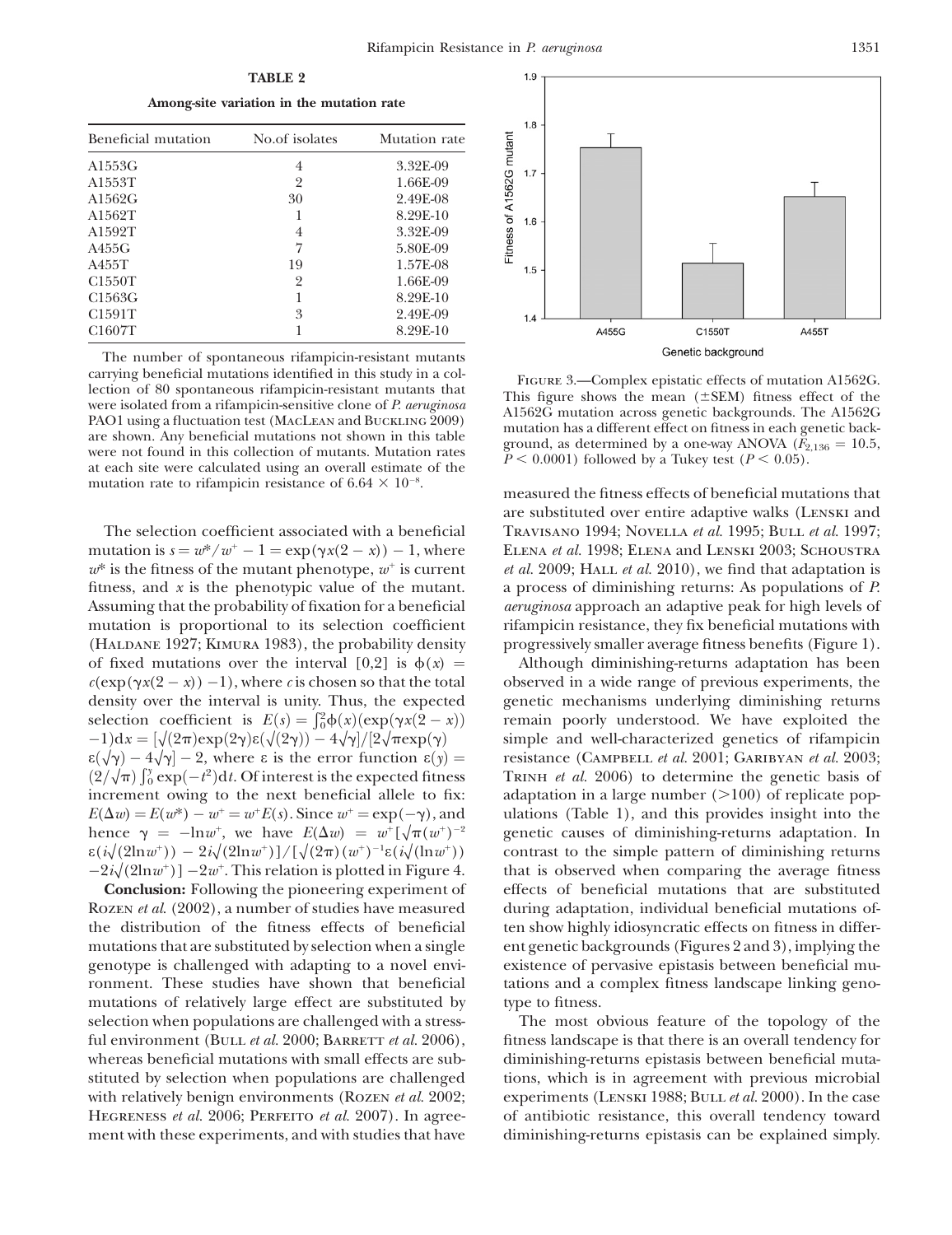

Figure 4.—Diminishing returns from beneficial mutations in Fisher's geometric model. This figure shows how the fitness effects of beneficial mutations that are substituted by natural selection change as a population approaches an adaptive peak in Fisher's geometric model (solid line). The dashed line shows the linear regression of  $\Delta W$  against W inferred from our experimental data (Figure 1D).

The maximum possible level of resistance to a given dose of antibiotic that can be obtained is 100%, and this upper limit on resistance must generate a tendency toward diminishing returns. For example, if mutations have additive effects on resistance, a mutation that confers complete resistance to an antibiotic will provide a small benefit in a genotype that already has a high level of antibiotic resistance and a large benefit in a genotype that has a low level of antibiotic resistance. The complexity of genetic interactions that we observed shows that this simple argument does not provide a universal explanation for the structure of the fitness landscape, and we suggest that the complexity of the landscape may be attributable to two factors. First, mutations may have non-additive effects on antibiotic resistance, as has been observed by WEINREICH et al. (2006). Second, resistance mutations have variable costs. We have previously shown that many rifampicin-resistant mutations are associated with a fitness cost in P. aeruginosa (MacLean and Buckling 2009), and this cost of resistance will partially offset the increase in fitness provided by resistance mutations due to decreased antibiotic sensitivity, complicating the structure of the fitness landscape. Preliminary work shows that the costs of acquiring secondary resistance mutations differ between the three different genetic backgrounds that we employed as a result of epistatic interactions between resistance mutations (A. R. Hall and R. C. MacLean, unpublished results), and this form of epistasis is expected to further increase the complexity of the fitness landscape underlying rifampicin resistance. The available evidence shows that fitness costs associated with resistance (ANDERSSON and HUGHES 2010) and epistatic interactions between the costs of alternative resistance mutations (TRINDADE et al. 2009; WARD et al. 2009) are universal features of the evolution of antibiotic resistance (MacLean et al. 2010), suggesting that the complexity of the fitness landscape that we have described here may be quite typical for antibiotic resistance.

Does the fitness landscape for rifampicin resistance contain multiple peaks? Recent studies in a range of model systems, including antibiotic resistance (WEINREICH et al. 2006), have shown that sign epistasis between beneficial mutations generates a rugged adaptive landscape containing numerous isolated peaks (WEINREICH et al. 2005; PEPIN and WICHMAN 2007; POELWIJK et al. 2007; DE Visser et al. 2009). Rigorously testing for sign epistasis requires constructing all possible pairwise combinations of beneficial mutations that can contribute to adaptation to a given environment (WEINREICH et al. 2005, 2006; POELWIJK et al. 2007), which is not possible in this case, given the large number  $(>36)$  of beneficial mutations that can contribute to increased rifampicin resistance. If sign epistasis commonly occurs between rifampicin-resistant mutations, we would expect that many beneficial mutations would have been fixed in only only one or two genetic backgrounds. Although most mutations that we identified were found in only one genetic background (24 mutations) or two genetic backgrounds (7 mutations), the total frequency of clones carrying these beneficial mutations is low, amounting to 24% (Table 1). For this calculation, we excluded mutations present in the ancestral clones used to initiate the selection experiment (A455G, A455T, or C1550T), as these could be fixed in only one or two backgrounds. In contrast, mutations that were beneficial in every possible genetic background that we tested occurred at a small number of sites (5 mutations: A1562G, A455G, A455T, C1550T, C1736T), but the total frequency of clones carrying these beneficial mutations was high (41.2%). These simple calculations show that sign epistasis does not make a large contribution to adaptation in this experiment, as most populations fix mutations that have unconditionally beneficial effects.

To complement our experimental work, we have also extended previous theoretical models of adaptation (Orr 1998; Martin and Lenormand 2008) based on Fisher's geometric model to predict how the fitness effects of mutations that are fixed by selection change as a population approaches a peak on the adaptive landscape. The pattern of diminishing returns revealed by this simple model (Figure 4) is in striking agreement with our experimental data (Figure 1D). Although this agreement is compelling, this convergence of theoretical and experimental results must be treated with caution because our model makes two simplifying assumptions that may not be true under the conditions of the experiment. First, we have assumed that the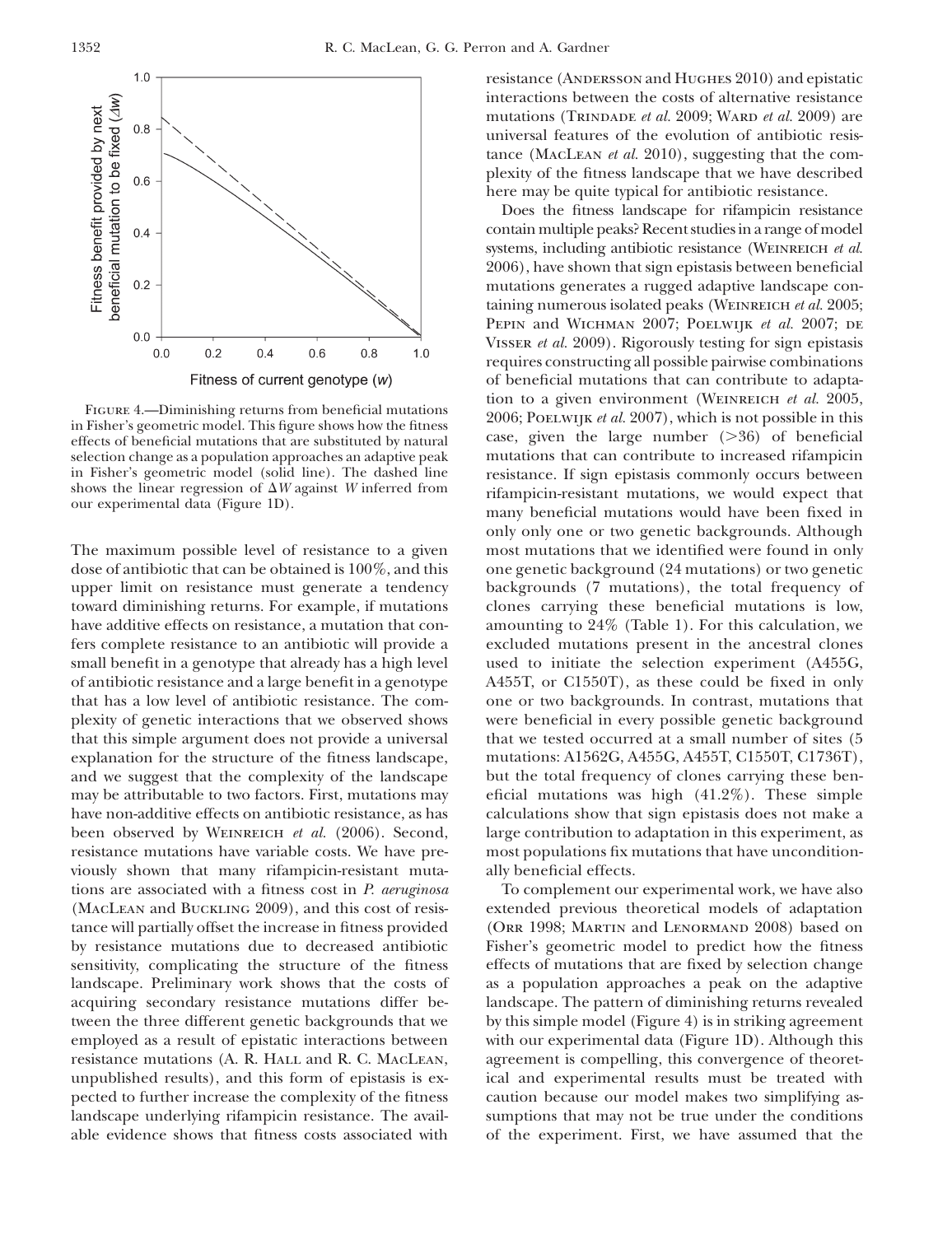distribution of phenotypic effects of mutations is uniform although this might not be the case. Second, we have assumed that the relationship between phenotype and fitness is described by a simple Gaussian function that may, of course, not correspond to the biological reality of selection for elevated antibiotic resistance.

The view of adaptation that emerges from this study is that the average fitness effects of beneficial mutations that are fixed by selection show a simple and predictable pattern of diminishing returns, while individual beneficial mutations have highly idiosyncratic effects on fitness in different genetic backgrounds that cannot be predicted without a detailed understanding of the molecular basis of fitness. We suggest that a simple overall pattern of diminishing-returns adaptation emerges, despite pervasive epistasis between beneficial mutations, because many beneficial mutations are available, and while the fitness landscape is rugged at the fine scale, it is smooth and regular when we consider the average over possible routes to adaptation. This result provides strong justification for the "phenotypic gambit" (GRAFEN 1984), which applies adaptationist thinking at the level of phenotypes, for which the underlying genetic bases are unknown, and which has formed the theoretical bedrock for disciplines such as behavioral ecology.

Our results also have important implications for understanding the evolutionary dynamics of antibiotic resistance. Many antibiotic resistance mutations confer only partial resistance, and these mutations could theoretically represent isolated low-fitness peaks on the adaptive landscape under selection for high levels of antibiotic resistance. In the case of rifampicin resistance, our study shows that the acquisition of a low-level resistance mutation does not hinder the evolution of resistance; instead, genotypes with low levels of resistance rapidly acquired secondary resistance mutations that conferred very high levels of antibiotic resistance.

The authors thank Jeffrey Lawrence and two anonymous reviewers for their helpful comments.This work was supported by funding from the Royal Society of London to R.C.M. and A.G. and from the Natural Sciences and Engineering Council of Canada and the University of Oxford Clarendon Fund to G.G.P.

#### LITERATURE CITED

- ANDERSSON, D. I., and D. HUGHES, 2009 Gene amplification and adaptive evolution in bacteria. Annu. Rev. Genet. 43: 167–195.
- ANDERSSON, D. I., and D. HUGHES, 2010 Antibiotic resistance and its cost: Is it possible to reverse resistance? Nat. Rev. Microbiol. 8: 260–271.
- BARRETT, R. D. H., R. C. MACLEAN and G. BELL, 2006 Mutations of intermediate effect are responsible for adaptation in evolving population of Pseudomonas fluorescens. Biol. Lett. 2: 236-238.
- BARRICK, J. E., D. S. Yu, S. H. YOON, H. JEONG, T. K. OH et al., 2009 Genome evolution and adaptation in a long-term experiment with Escherichia coli. Nature 461: 1243–1247.
- BELL, G., 2008 Selection: The Mechanism of Evolution. Oxford University Press, Oxford.
- Buckling, A., R. C. MacLean, M. Brockhurst and N. Colegrave, 2009 The Beagle in a bottle. Nature 457: 824-829.
- Bull, J. J., M. R. Badgett, H. A. Wichman, J. P. Huelsenbeck, D. M. HILLIS et al., 1997 Exceptional convergent evolution in a virus. Genetics 147: 1497–1507.
- BULL, J. J., M. R. BADGETT and H. A. WICHMAN, 2000 Big-benefit mutations in a bacteriophage inhibited with heat. Mol. Biol. Evol. 17: 942–950.
- Campbell, E. A., N. Korzheva, A. Mustaev, K. Murakami, S. Nair et al., 2001 Structural mechanism for rifampicin inhibition of bacterial RNA polymerase. Cell 104: 901–912.
- Campbell, E. A., O. Pavlova, N. Zenkin, F. Leon, H. Irschik et al., 2005 Structural, functional, and genetic analysis of sorangicin inhibition of bacterial RNA polymerase. EMBO J. 24: 674–682.
- DE VISSER, J., S. C. PARK and J. KRUG, 2009 Exploring the effect of sex on empirical fitness landscapes. Am. Nat. 174: S15–S30.
- Elena, S. F., and R. E. Lenski, 2003 Evolution experiments with microorganisms: the dynamics and genetic bases of adaptation. Nat. Rev. Genet. 4: 457–469.
- Elena, S. F., M. Davila, I. S. Novella, J. J. Holland, E. Domingo et al., 1998 Evolutionary dynamics of fitness recovery from the debilitating effects of Muller's ratchet. Evolution 52: 309–314.
- EYRE-WALKER, A., and P. D. KEIGHTLEY, 2007 The distribution of fitness effects of new mutations. Nat. Rev. Genet. 8: 610–618.
- Fisher, R. A., 1930 The Genetical Theory of Natural Selection. Clarendon Press, Oxford.
- Garibyan, L., T. Huang, M. Kim, E. Wolff, A. Nguyen et al., 2003 Use of the rpoB gene to determine the specificity of base substitution mutations on the Escherichia coli chromosome. DNA Repair (Amst.) 2: 593–608.
- GRAFEN, A., 1984 Natural selection, kin selection and group selection, pp. 62–84 in Behavioural Ecology, Ed. 2, edited by J. R. KREBS and N. B. Davies. Blackwell Scientific Publications, Oxford.
- HALDANE, J. B. S., 1927 A mathematical theory of natural and artificial selection. V. Selection and mutation. Proc. Camb. Phil. Soc. 23: 838–844.
- Hall, A. R., V. F. Griffiths, R. C. MacLean and N. Colegrave, 2010 Mutational neighbourhood and mutation supply rate constrain adaptation in Pseudomonas aeruginosa. Proc. R. Soc. B Biol. Sci. 277: 643–650.
- HARTL, D. L., and A. G. CLARK, 1997 Principles of Population Genetics. Sinauer Associates, Sunderland, MA.
- Hegreness, M., N. Shoresh, D. Hartl and R. Kishony, 2006 An equivalence principle for the incorporation of favorable mutations in asexual populations. Science 311: 1615–1617.
- IMHOF, M., and C. SCHLOTTERER, 2001 Fitness effects of advantageous mutations in evolving Escherichia coli populations. Proc. Natl. Acad. Sci. USA 98: 1113–1117.
- Kimura, M., 1983 The Neutral Theory of Molecular Evolution. Cambridge University Press, Cambridge, UK.
- Lenski, R. E., 1988 Experimental studies of pleiotropy and epistasis in Escherichia coli. II. Compensation for maladaptive effects associated with resistance to virus T4. Evolution 42: 433–440.
- Lenski, R. E., and M. Travisano, 1994 Dynamics of adaptation and diversification: a 10,000 generation experiment with bacterial populations. Proc. Natl. Acad. Sci. USA 91: 6808–6814.
- MacLean, R. C., and A. Buckling, 2009 The distribution of fitness effects of beneficial mutations in Pseudomonas aeruginosa. PLoS Genet. 5: e1000406.
- MacLean, R. C., A. R. Hall, G. G. Perron and A. Buckling, 2010 The population genetics of antibiotic resistance: integrating molecular mechanisms and treatment contexts. Nat. Rev. Genet. 11: 405–414.
- MARTIN, G., and T. LENORMAND, 2008 The distribution of beneficial and fixed mutation fitness effects close to an optimum. Genetics 179: 907–916.
- Novella, I. S., E. A. Duarte, S. F. Elena, A. Moya, E. Domingo et al., 1995 Exponential increases of RNA virus fitness during large population transmissions. Proc. Natl. Acad. Sci. USA 92: 5841– 5844.
- ORR, H. A., 1998 The population genetics of adaptation: the distribution of factors fixed during adaptive evolution. Evolution 52: 935–949.
- Orr, H. A., 2002 The population genetics of adaptation: the adaptation of DNA sequences. Evolution 56: 1317–1330.
- ORR, H. A., 2005 The genetic theory of adaptation: a brief history. Nat. Rev. Genet. 6: 119–127.